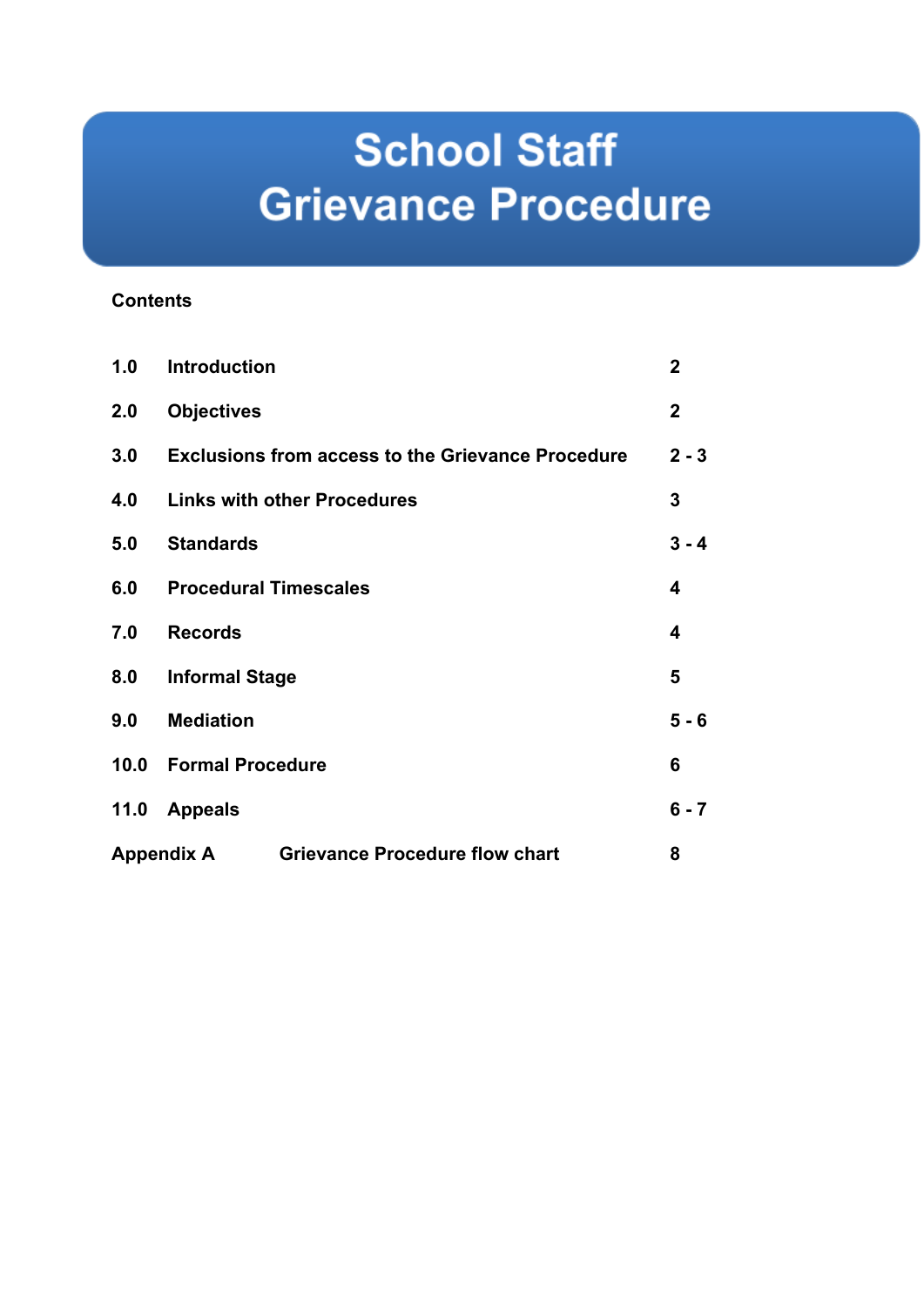## **1.0 Introduction**

1.1 This procedure sets out the process for dealing with a grievance and helps to understand what is expected and what needs to be done by all parties. The framework has two broad stages – an informal stage and a formal stage as detailed below (see **Appendix A**).

# **2. Objectives**

- 2.1 To enable an employee to raise a grievance relating to their employment and receive a timely and appropriate response from management, with a view to reaching a satisfactory outcome.
- 2.2 Where an employee pursues a grievance in good faith and it is not upheld following an investigation then no action will be taken against the employee. However if the manager finds that an employee has knowingly misused the procedure for malicious or vexatious motives, then the employee concerned will be subject to disciplinary action.

## **3. Exclusions from access to the Grievance Procedure**

- 3.1 There are instances where the application of the Grievance Procedure is not appropriate. Employees are excluded from using the Grievance Procedure in the following circumstances:
	- Where an employee fails to comply with the relevant time limits within the procedure, unless management agrees in advance to a particular time limit being extended.
	- Where an employee attempts to restart the procedure in respect of a grievance which has been heard under the procedure within the previous six month period.
	- Where an employee has been notified of the date of an interview or disciplinary hearing concerning an alleged act of misconduct by them and whose declared grievance is connected with that matter.
	- Where an employee has been notified of the date of an interview or formal hearing concerning alleged unsatisfactory performance by them and whose grievance concerns, or is connected with, that matter or the arrangements for that interview or hearing.
	- Where an employee seeks to express grievances about matters over which the employer has no control e.g. health & safety legislation.
	- Where an employee has grievances which are the subject of, or appropriate to, any collective disputes procedures agreed between the Council and a recognised trade union.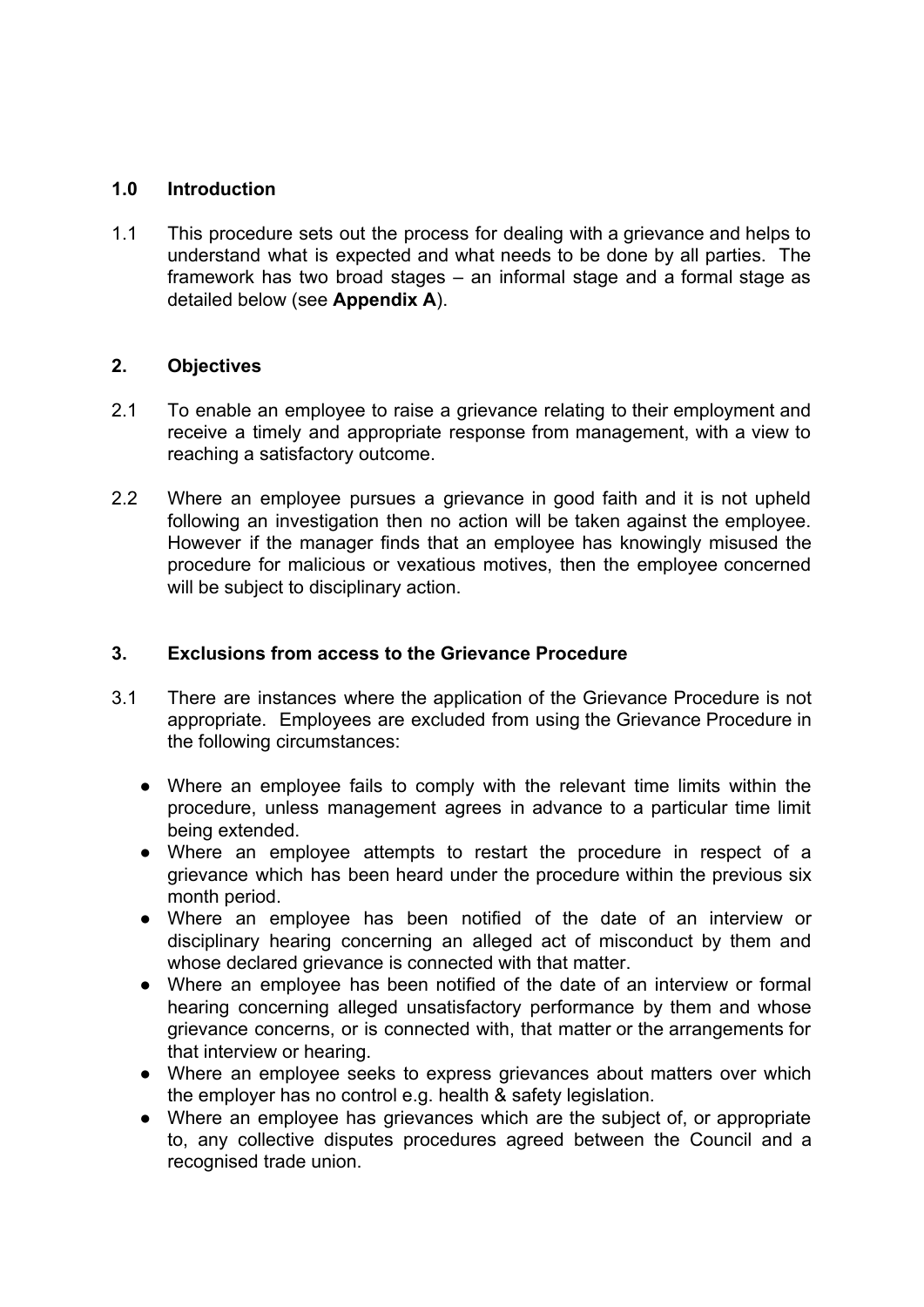- Where an employee has a grievance arising from job evaluation/grading, this will be heard by the Job Evaluation Appeals Panel.
- An employee may not raise a grievance in relation to any other procedure which contains the right of appeal – the appropriate appeal process should be followed in each case.
- Ex employees do not have a statutory right to raise a grievance, however, each case will be considered on its merits, and there may be circumstances in which the council decides to allow a grievance from a former employee to be heard.

# **4. Links with other Procedures**

- 4.1 If an employee is being taken through the **Disciplinary, Capability or Dignity at** Work procedures, this procedure cannot be used to register concerns about action under those procedures. Any concerns must be made formally, in writing, and will then be appropriately dealt with as part of those procedures. Where appropriate, consideration may be given to the suspension of proceedings whilst such concerns are addressed.
- 4.2 Complaints which relate to harassment and bullying will be dealt with under the Dignity at Work Procedure.
- 4.3 If an employee has a grievance about an unrelated matter whilst being taken though the Disciplinary Procedure, this may be pursued simultaneously but arrangements under the Disciplinary Procedure will take precedence over those relating to a grievance.
- 4.4 The Grievance Procedure does not apply where an employee makes a protected disclosure under the Whistleblowing Protocol, unless the employee actually indicates that the making of the disclosure constitutes the raising of a grievance. An employee can choose whether to raise a concern as a grievance OR as a protected disclosure.

#### **5. Standards**

#### **5.1 Manager's responsibilities:**

- To provide for the employee's rights to be accompanied at meetings by an accredited trade union representative or fellow employee of their choice, have access to relevant information, have an opportunity to explain their position, and a right of appeal.
- To provide for appropriate assistance and for reasonable adjustments to be made to enable all employees to fully participate in hearings and present their grievance.

# **5.2 Manager's and Employee's joint responsibilities:**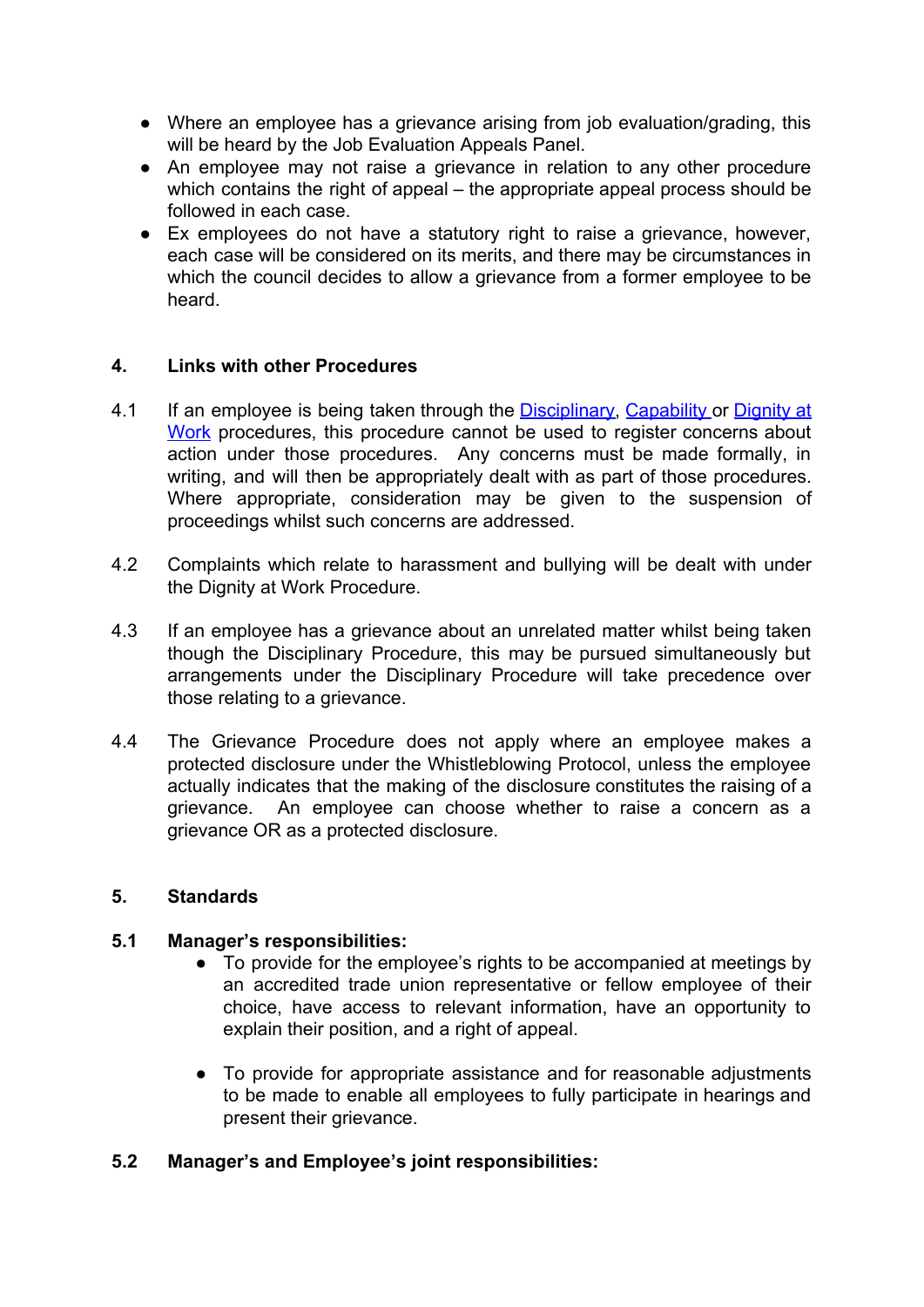- To ensure that grievances are dealt with efficiently and within agreed timescales.
- To ensure that the proceedings will be confidential, and any witness statements and records will be kept confidential to those proceedings.

# **6. Procedural Timescales**

- 6.1 Employees should raise grievances on a timely basis in order to ensure that the matter can be fully investigated and resolved satisfactorily. Any grievances which are not raised within 3 months of the event occurring, or final event where there is a sequence of events, will be considered out of time, unless there are exceptional circumstances e.g. in cases of sickness.
- 6.2 Time limits are specified at each stage of the procedure. These are intended to ensure the speedy resolution and to avoid delays. However, there may be exceptional circumstances where both management and the employee or their representative agree that speed is not essential (this may be necessary where further investigation is required) in which case timescales may be extended by mutual agreement.
- 6.3 If a grievance is not dealt with by an appropriate manager within a specified time limit, the employee will have the right to proceed to the next stage of the procedure. Where an employee or their nominated representative fails to comply with a time limit, the application of the procedure will cease and the grievance will be considered settled or withdrawn, unless it is agreed that the failure was not the fault of the employee or their nominated representative. This will not apply if the Manager and the employee agree that the time limits should be extended.
- 6.4 The timing and location of meetings should be reasonable and the employee must take all reasonable steps to attend. If the person accompanying the employee cannot attend on a proposed date, the employee can suggest a suitable alternative date/location. This must not normally be more than 5 working days after the date originally proposed by the Manager.

# **7. Records**

7.1 Records should be kept detailing the nature of the grievance raised, the employer's response, any action taken and the reasons for it. These records should be kept confidential and retained on the employee's personal file in accordance with the Data Protection Act. Copies of records should be given to the individual concerned although in certain circumstances some information may be withheld (e.g. to protect a witness).

# **8. Informal Stage**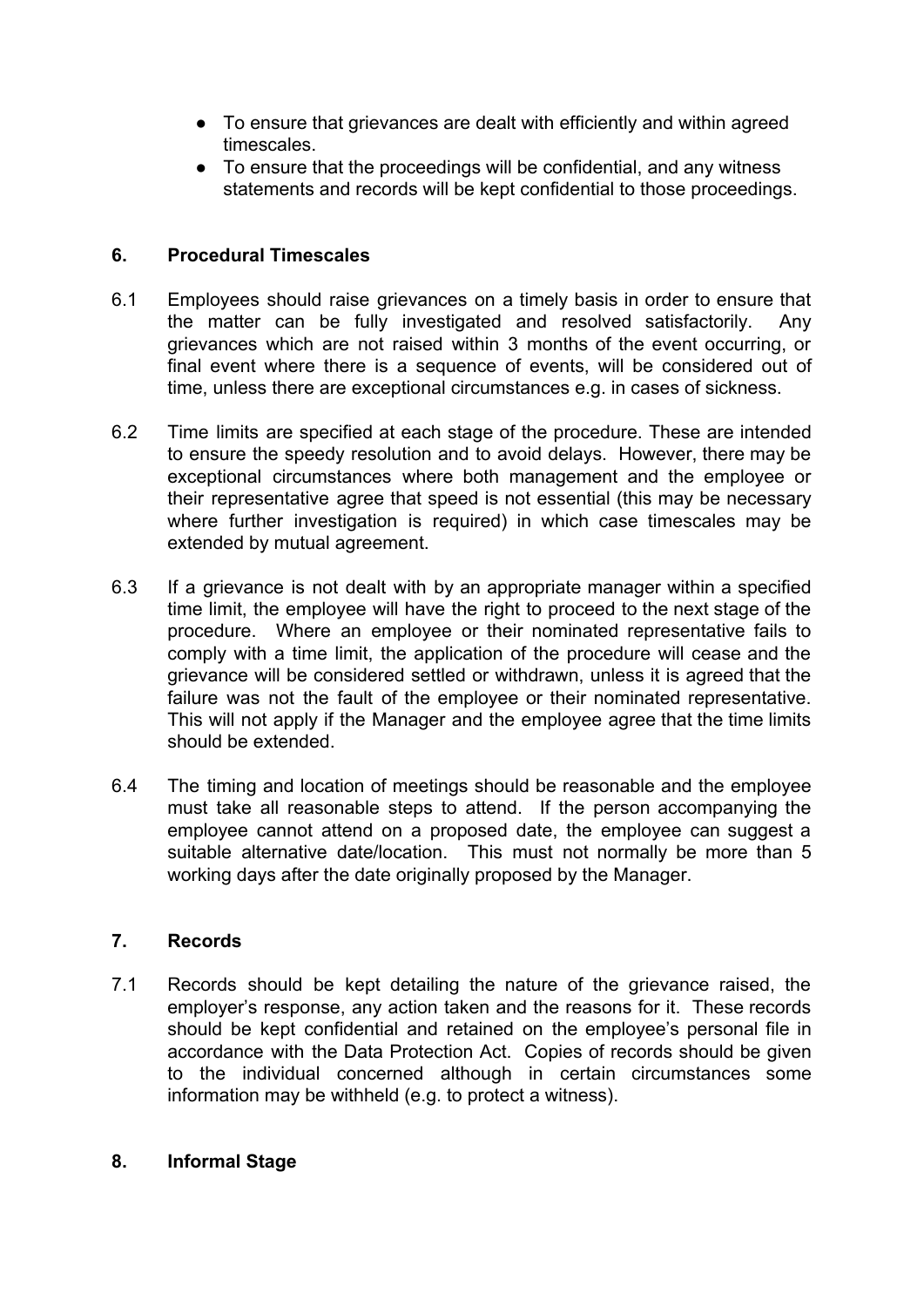- 8.1 Most routine complaints or grievances are best resolved informally through discussion between the employee and their immediate line manager. Dealing with grievances in this way can often lead to speedy resolution of problems. It is in everyone's best interests to resolve grievances quickly and fairly between the employee and their line manager.
- 8.2 An employee with a grievance shall first raise it with their immediate line manager who will be expected whenever reasonable and practicable, to provide a reply either orally, or in writing if the employee requests it, within 5 working days of the grievance being raised. Employees who are trade union members may wish to make contact with their respective trade union at this stage.
- 8.3 If, however, the employee's immediate line manager is the subject of the grievance and for this reason the employee does not want them to hear the grievance, the employee will have the right to have the grievance heard by a manager at equivalent status to their immediate line manager.
- 8.4 Where a grievance cannot be resolved informally it should be dealt with under mediation if appropriate (see section 9) before the application of the formal grievance procedure. A copy of the grievance procedure and related guidance notes will be made available to the employee at this stage.

#### **9. Mediation**

- 9.1 The Council supports the use of mediation as a way forward to resolving grievances prior to the formal procedure. Human Resources has a list of qualified mediators within the Council.
- 9.2 Formal mediation should be offered to disputants before moving to the formal stage.
- 9.3 Not all forms of dispute are suitable for mediation and this will be assessed by the mediator(s) assigned to the case.
- 9.4 The trained mediator will liaise with the employee who has raised the grievance and any other parties with a view to resolving the grievance.
- 9.5 At the end of the mediation process, the mediator will advise the Head of HR whether the mediation has resolved the grievance. Further details would only be disclosed with the agreement of all disputants involved.
- 9.6 Where mediation has been unsuccessful, the formal grievance procedure is available.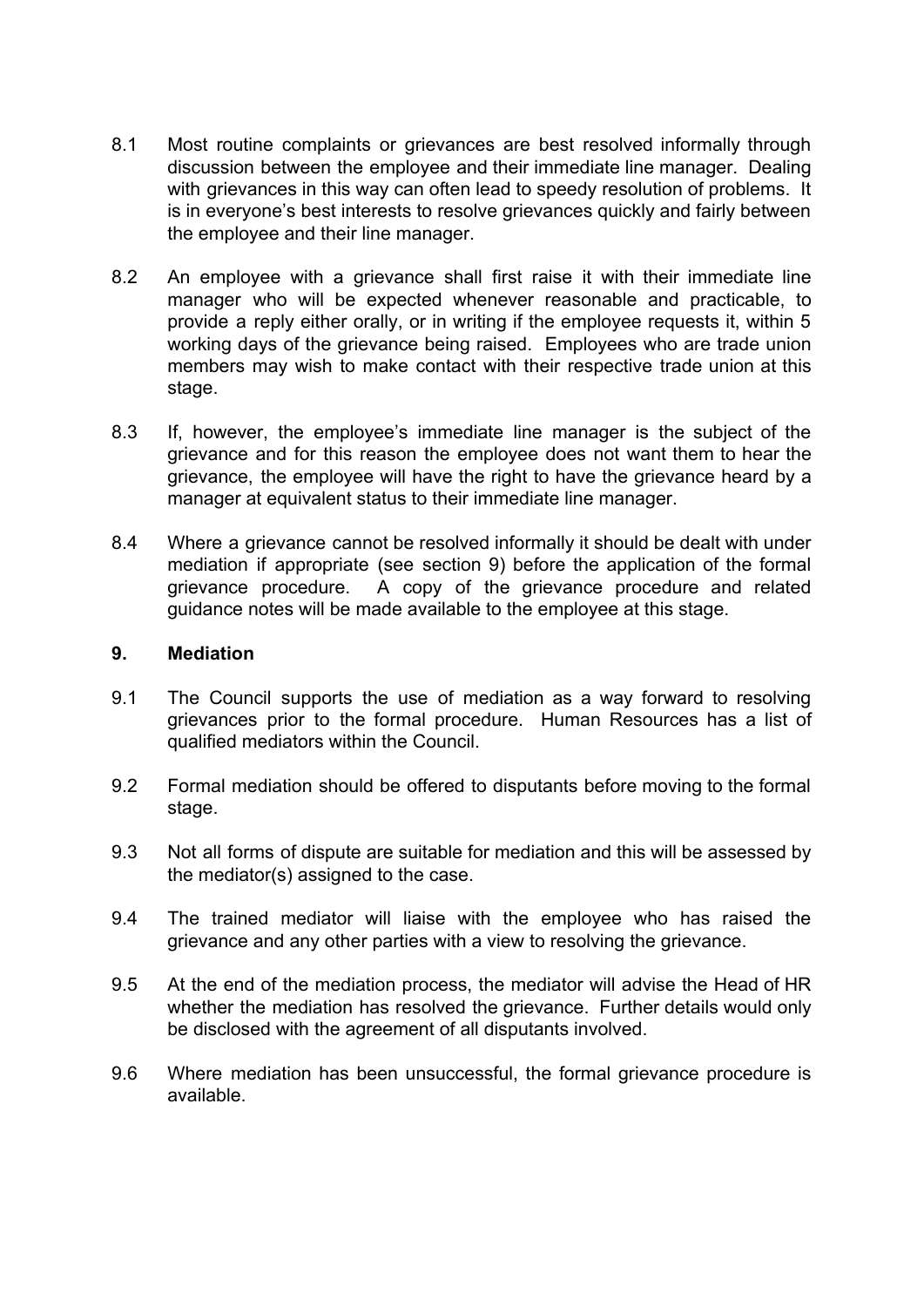## **10. Formal Procedure**

#### 10.1 First Stage

In a written statement to the manager (or the grandparent manager if the issue is with the employee's direct line manager) the employee must outline: a) the nature of the alleged grievance;

b) the evidence to support it and;

c) the outcome which they are seeking in full to enable the manager to arrange a meeting within the 10 working day timescale (NB if further investigation is required, this timescale may be extended). The grievance cannot proceed until this information is provided.

- 10.2 The Manager will acknowledge receipt of the above and arrange for any investigations needed. They shall then arrange a meeting to hear the grievance as soon as practicable and inform the employee of their right to be accompanied by an accredited trade union representative or work colleague. At the meeting the employee will be allowed to explain their complaint and there should be open discussion about how they think the grievance can be resolved.
- 10.3 Where the grievance is raised with the grandparent manager, he/she shall provide the employee's line manager with an opportunity to express their views about the matter without obligation to do so in the presence of the aggrieved employee. Management has a duty to maintain mutual confidence and trust with the aggrieved employee's line manager or supervisor.
- 10.4 The Manager will provide a written response to the grievance (which may include the use of further mediation) as soon as practicable, within 7 working days of the meeting. Any extension to this timescale must be mutually agreed with the employee and only be in exceptional circumstances.

#### **11.0. Appeals**

- 11.1 Grounds for appeal must be put in writing within 10 working days of receipt of the written confirmation of the decision. Appeals will be heard by either a Director or Head of Service outside the Department in which the employee works.
- 11.2 A collective grievance will be heard by the appropriate managers; however, there will be a right for the Trade Union to appeal to the Staffing Committee if the Trade Union and HR agree this is appropriate.
- 11.3 The Appeal procedure will be as follows:
	- Introductions of all parties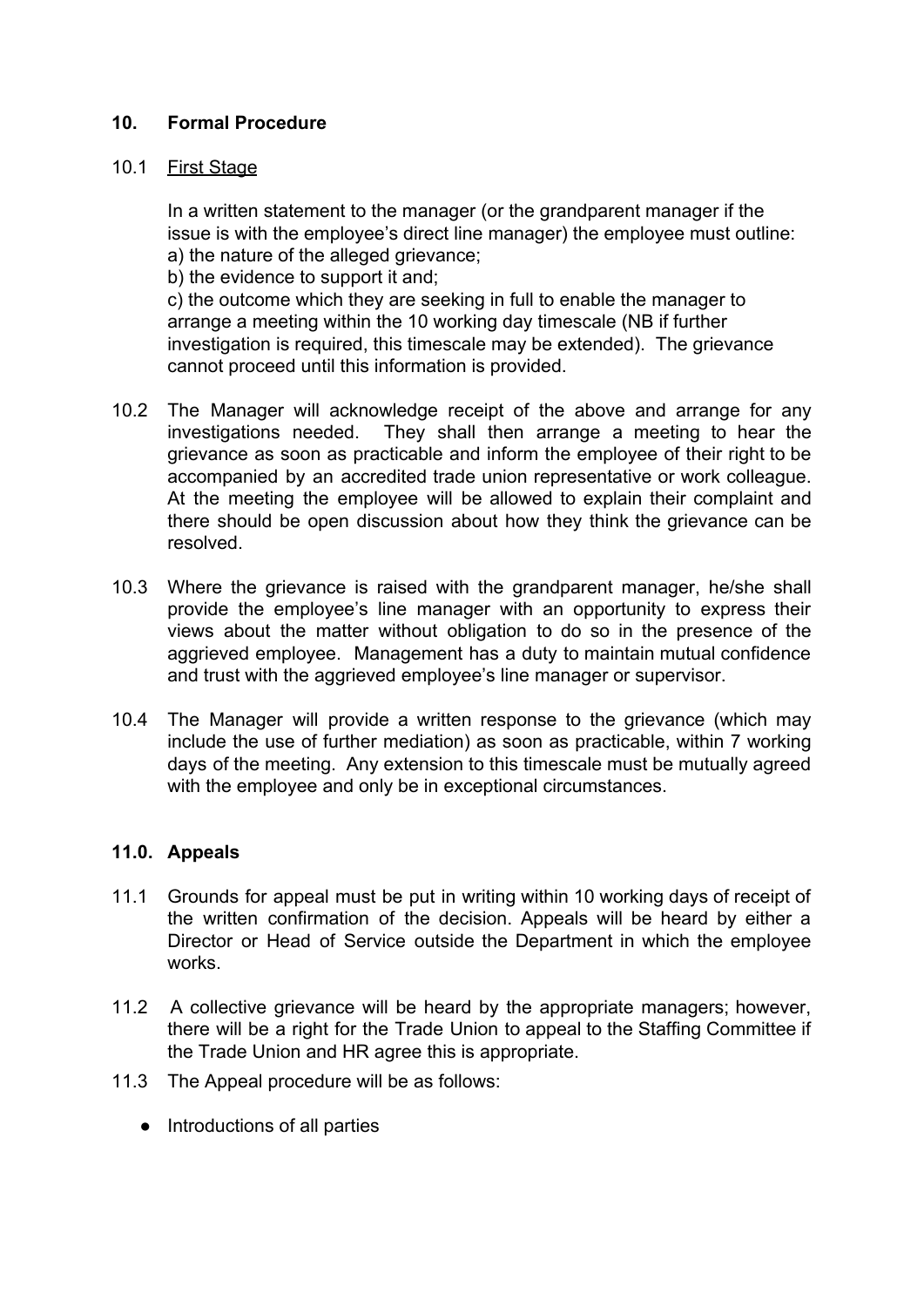- The employee (or their representative) will state their grievance and may call witnesses in support. Witnesses will only attend for the duration of their evidence.
- The Director/Head of Service and the Management representatives may then ask questions of the employee/their representative/witnesses.
- The management representative responds to the grievance and may call witnesses. Witnesses will only attend for the duration of their evidence.
- The Director/Head of Service, the employee/their representative may then ask questions of the management representative and witnesses.
- The management representative then sums up.
- The employee (or their representative) then sums up
- Both parties withdraw.
- 11.4 The decision of the Director/Head of Service will be confirmed in writing to the employee within 5 working days of the hearing and this will be the final decision of the Council.

Updated March 2017